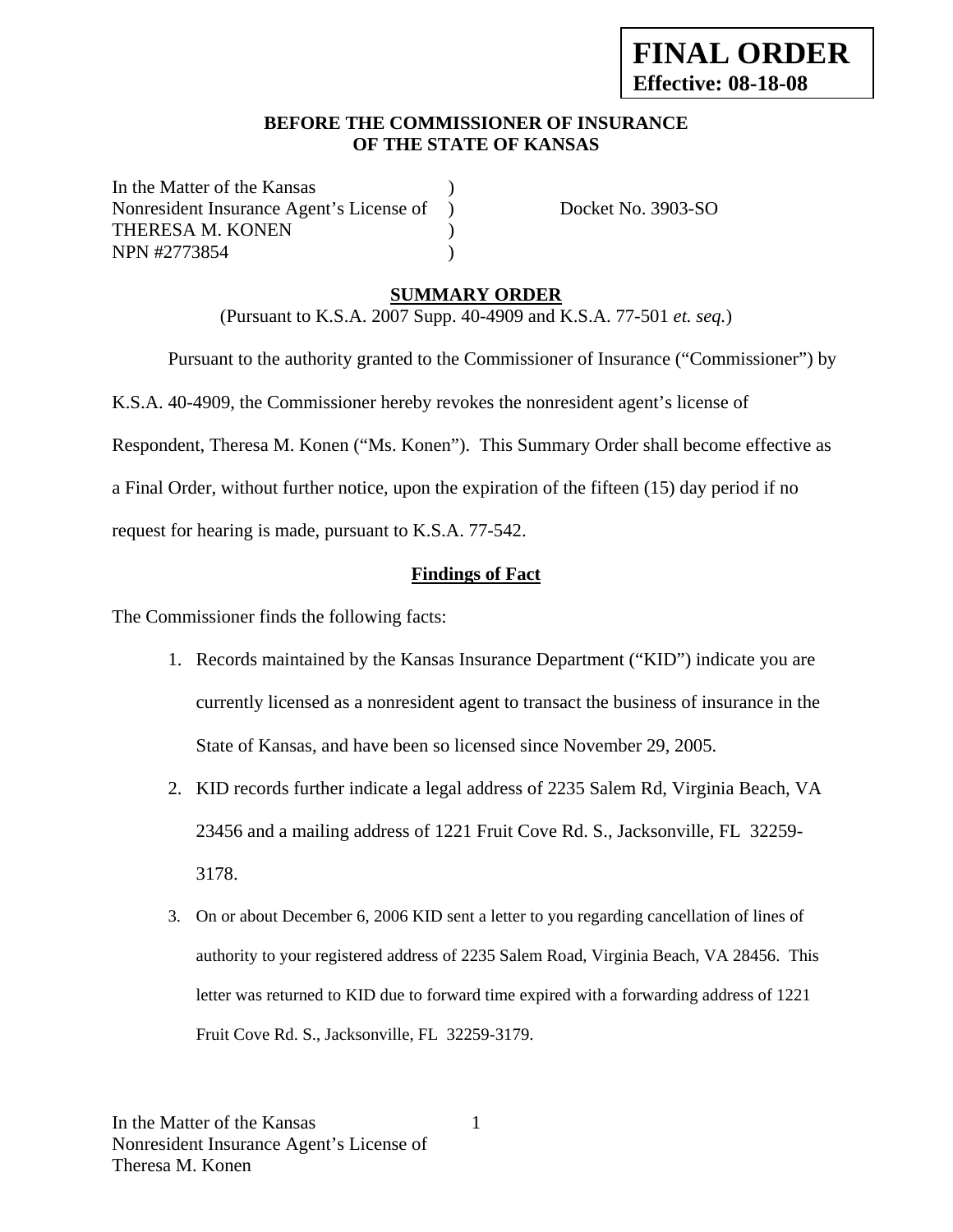- 4. On May 31, 2007, Karen Evans, Senior Administrative Assistant, Producers Division sent a letter to you at your Florida address advising that you needed to provide "a completed address change form and need an AG11 to add you to any licensed agency you may be affiliated with, or your company(ies) need to appoint you in Kansas." This same letter was again sent to your address in Florida on July 2, 2007; August 31, 2007; October 31, 2007, January 31, 2008 and April 30, 2008.
- 5. In these letters you were advised that if you wished to cancel your Kansas license that you needed to do so in writing.
- 6. To this date, you have not responded to the requests for documents or requested that you license be canceled in writing.
- 7. On June 27, 2008 a letter was sent to you at your registered mailing address asking you to provide any additional information in regard to paragraphs 1 through 6 above if you disagreed with those facts. This letter was not returned to KID and as of July 24, 2008, no response has been received by KID.

### **Applicable Law**

- 8. K.S.A. 2006 Supp. 40-4909 states, in pertinent part:
	- (a) The commissioner may deny, suspend, revoke, or refuse renewal of any license issued under this act if the commissioner finds that the applicant or license holder has:
		- (2) Violated
			- (A) any provision of chapter 40 of the Kansas Statutes Annotated, and amendments thereto, or any rule or regulation promulgated thereunder;
		- (8) Used any fraudulent, coercive, or dishonest practice, or demonstrated any incompetence, untrustworthiness or financial irresponsibility in the conduct of business in this state or elsewhere.

2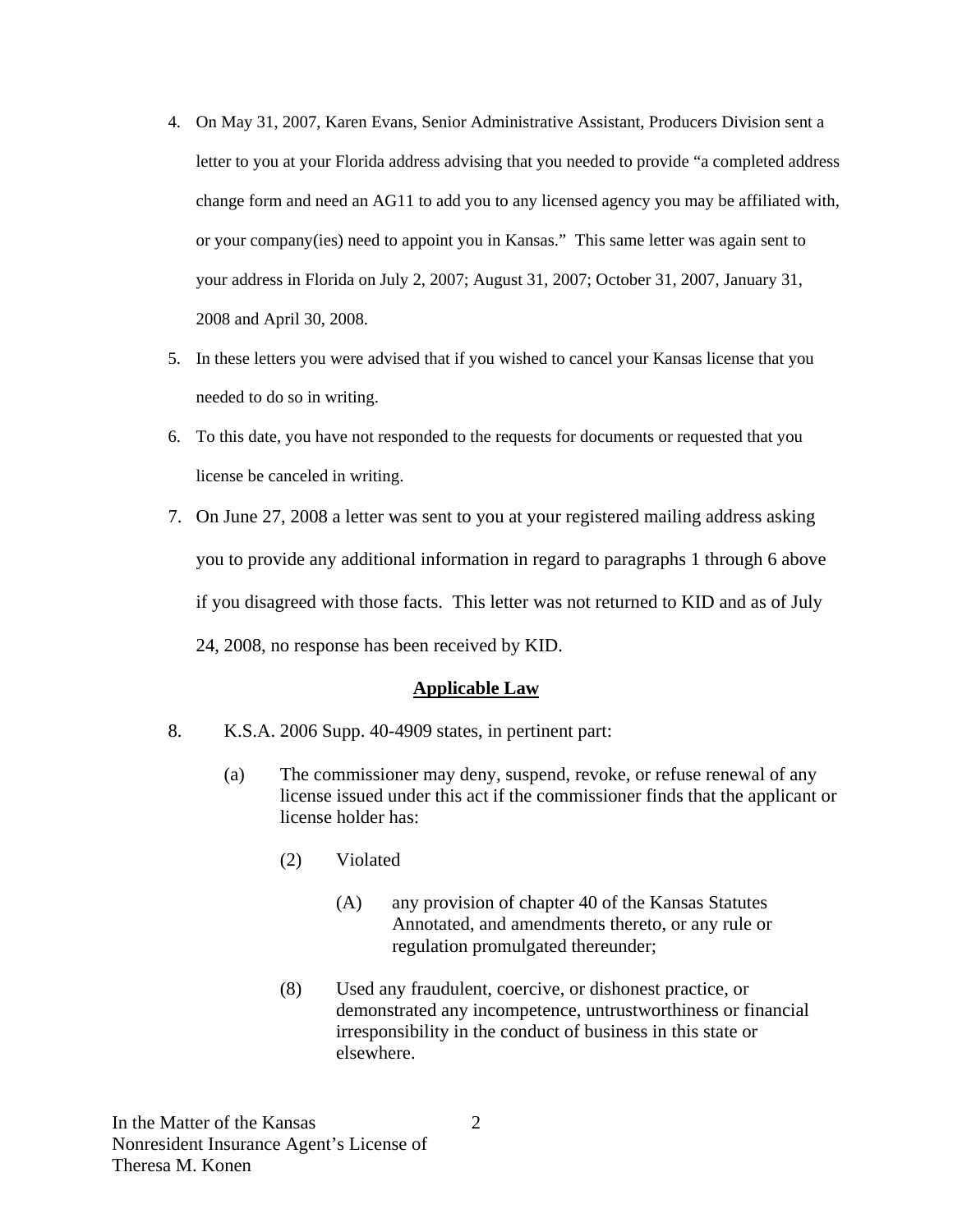- (b) In addition, the commissioner may suspend, revoke or refuse renewal of any license issued under this act if the commissioner finds that the interests of the insurer or the insurable interests of the public are not properly served under such license.
- 9. K.A.R. 40-7-9 states in pertinent part:

 Each person licensed in this state as an insurance agent shall report the following to the commissioner of insurance within 30 days of occurrence, each change in residence address.

### **Conclusions of Law**

- 10. The Commissioner has jurisdiction over Respondent as well as the subject matter of this proceeding, and such proceeding is held in the public interest.
- 11. The Commissioner finds that Respondent's conduct in failing to respond to seven letters sent to Respondent from the Producers Division of KID and one letter sent to Respondent from the Legal Division of KID demonstrates incompetence in the conduct of business in this state a violation of K.S.A. 2007 Supp.  $40-4909(a)(8)$ .
- 12. The Commissioner finds that the Respondent moved to the State of Florida and has failed to report a change of residence address to KID within 30 days of occurrence as required by K.A.R. 40-7-9.
- 13. The Commissioner finds, pursuant to K.S.A. 40-4909(b), that the insurable interests of the public are not properly served under Respondent's license.
- 14. Accordingly, the Commissioner concludes sufficient grounds exist for the revocation of the insurance agent's license of Theresa M. Konen pursuant to K.S.A. 2007 Supp. 40-4909(a) and (b).

### **IT IS THEREFORE ORDERED BY THE COMMISSIONER OF INSURANCE THAT:**

1. The Kansas Nonresident Insurance Agent's License of THERESA M. KONEN is hereby **REVOKED** effective the effective date of this Order.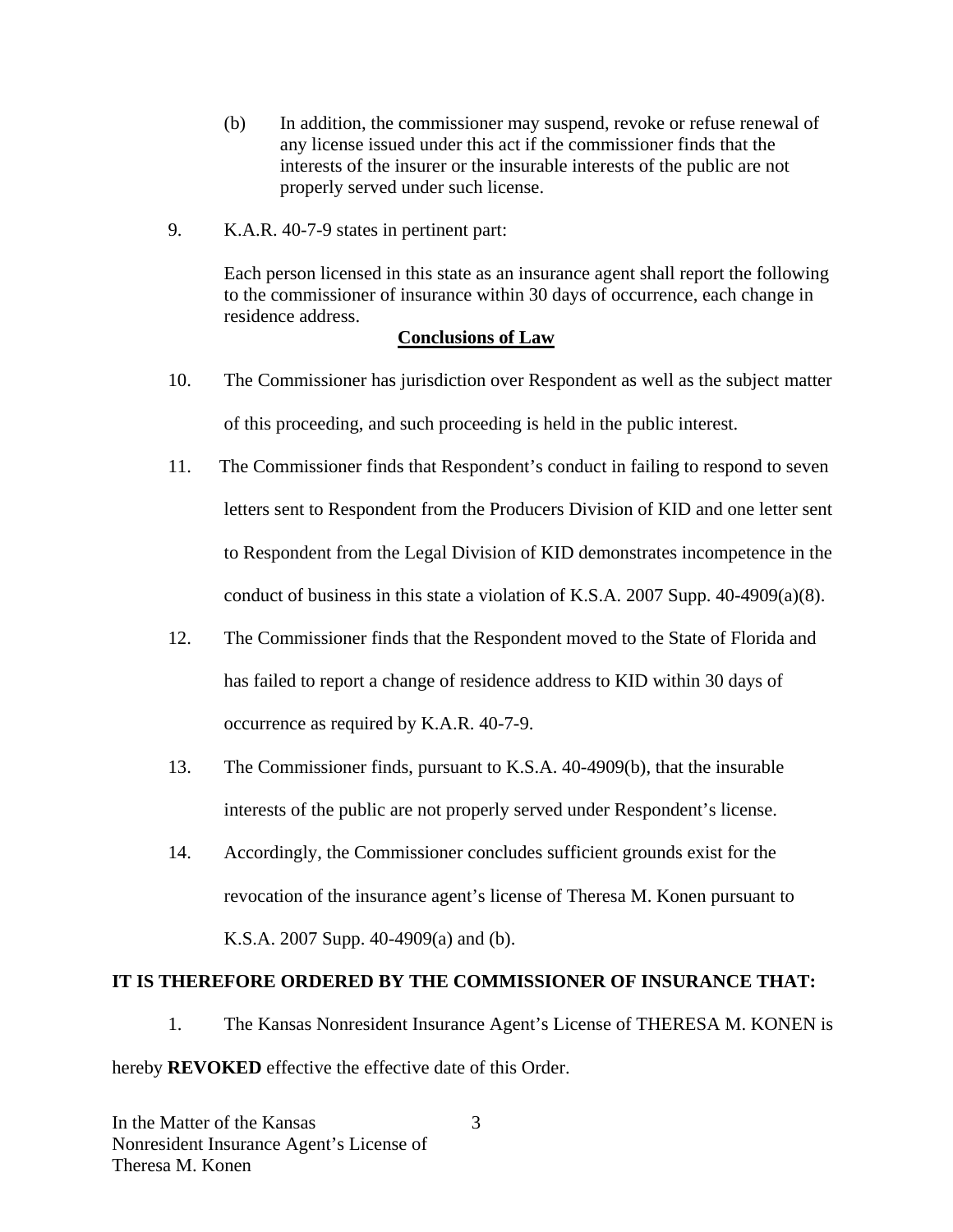2. **IT IS FURTHER ORDERED** that THERESA M. KONEN shall **CEASE** and **DESIST** from the sale, solicitation or negotiation of insurance and/or receiving compensation deriving from the sale, solicitation or negotiation of insurance conducted after the effective date of this Order.

### **NOTICE AND OPPORTUNITY FOR HEARING**

Theresa M. Konen, within fifteen (15) days of service of this Summary Order, may file with the Kansas Insurance Department a written request for hearing on this Summary Order, as provided by K.S.A. 77-542. In the event a hearing is requested, such request should be directed to:

> John W. Campbell, General Counsel Kansas Insurance Department 420 S.W.  $9^{th}$  Street Topeka, Kansas 66612

Any costs incurred as a result of conducting any administrative hearing shall be assessed against the agent/agency who is the subject of the hearing as provided by K.S.A. 40-4909(f). Costs shall include witness fees, mileage allowances, any costs associated with reproduction of documents which become part of the hearing record, and the expense of making a record of the hearing.

If a hearing is not requested, this Summary Order shall become effective as a Final Order, without further notice, upon the expiration of the fifteen (15) day period for requesting a hearing. The Final Order will constitute final agency action in the matter.

In the event the Petitioner files a petition for judicial review, the agency officer designated pursuant to K.S.A. 77-613(e) to receive service of a petition for judicial review on behalf of the Kansas Insurance Department is:

4

In the Matter of the Kansas Nonresident Insurance Agent's License of Theresa M. Konen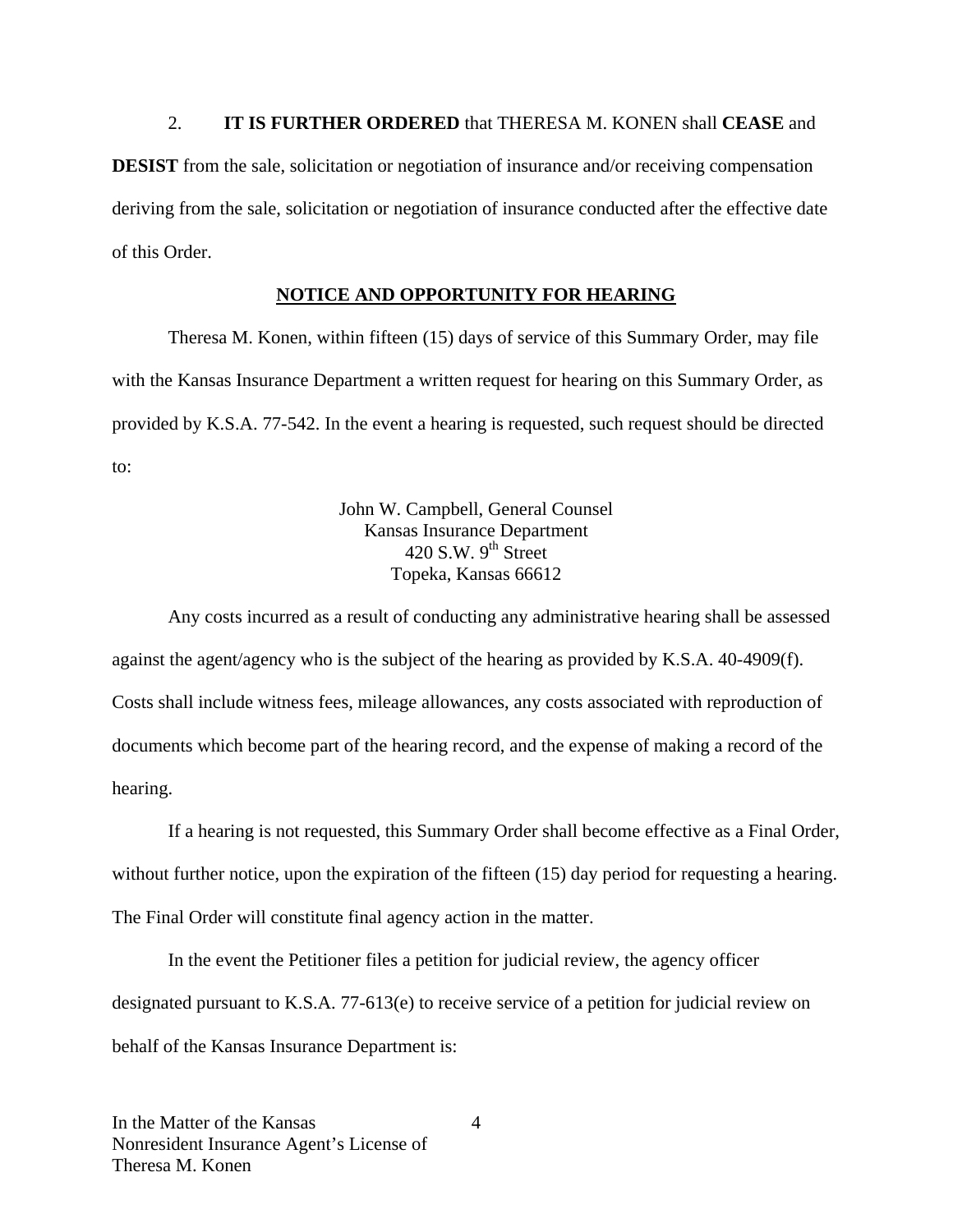John W. Campbell, General Counsel Kansas Insurance Department 420 S.W.  $9^{th}$  St. Topeka, Kansas 66612

## **IT IS SO ORDERED THIS \_\_30th\_ DAY OF JULY, 2008, IN THE CITY OF TOPEKA, COUNTY OF SHAWNEE, STATE OF KANSAS.**



 **\_/**s/ Sandy Praeger**\_\_\_\_\_\_\_\_\_\_\_\_\_** Sandy Praeger Commissioner of Insurance

 \_/s/ John W. Campbell\_\_\_\_\_\_\_\_\_\_ John W. Campbell General Counsel

# **CERTIFICATE OF SERVICE**

The undersigned hereby certifies that she served the above and foregoing Summary Order on this \_30th\_ day of \_\_\_\_July\_\_\_\_\_, 2008, by causing the same to be deposited in the United States Mail, first class postage prepaid, addressed to the following:

> Theresa M. Konen 1221 Fruit Cove Rd. S Jacksonville, FL 32259-3178

 Theresa M. Konen 2235 Salem Rd. Virginia Beach, VA 23456

> $\angle$ s/ Stacy R. Bond $\angle$  Stacy R. Bond Staff Attorney

5